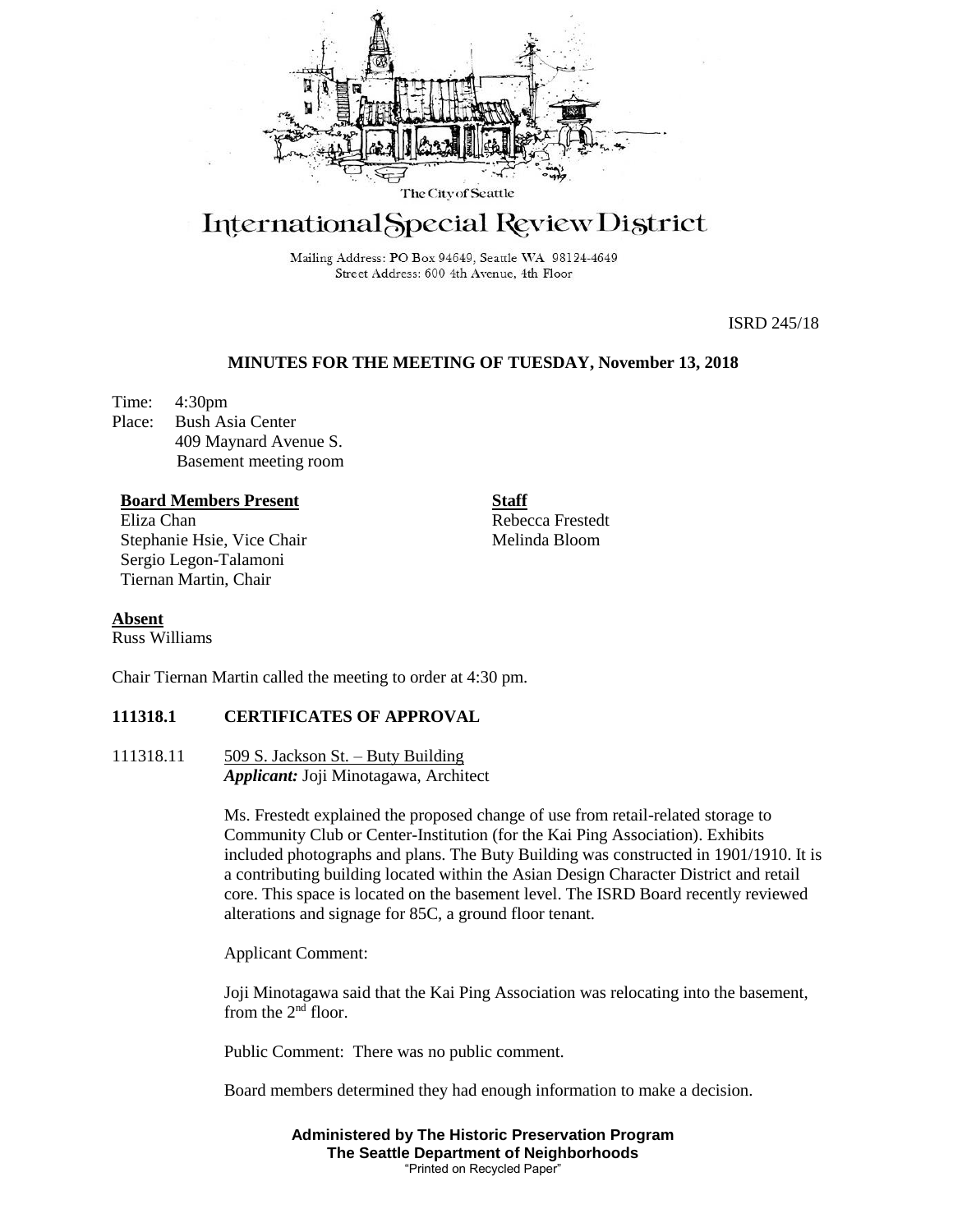Action: I move that the International Special Review District Board recommend approval of a Certificate of Approval for use, as proposed.

The Board directs staff to prepare a written recommendation of approval, based on consideration of the application submittal and Board discussion at the November 13, 2018 public meeting, and forward this written recommendation to the Department of Neighborhoods Director.

The proposed use meets the following sections of the **International Special Review District Ordinance and** a**pplicable Design Guidelines:**

## **SMC 23.66.320 – Permitted uses**

MM/SC/SLT/EC 3:0:0 Motion carried.

111318.12 670 S. Weller St. – Eclipse Hotel *Applicant:* Dana Ma, Gan Bei

> Ms. Frestedt explained the proposed painting and business signage (Gan Bei) for the surface of the existing awning and new storefront paint colors. Exhibits reviewed included photographs and plans. The Eclipse Hotel was constructed in 1908. It is a contributing building located within the Asian Design Character District and retail core. The proposed changes will be on the face of the existing awning and frame.

Applicant Comment:

Dana and Yen Ma explained the family business will provide comfort food at inconvenient hours but otherwise there will not be much change.

Dana Ma said the all matte black awning will be patched and gold lettering will be applied in a simple font. She said they will have the windows cleaned up and there will be transparency in and out.

Yen Ma said Gan Bei translates to "Cheers", it is a celebratory name. The awning is black because it is clean, simple and subtle.

Mr. Legon-Talamoni asked if lighting is included.

Dana Ma said no.

Ms. Chan asked if they will retain the netting beneath the awning.

Dana Ma said it will be closed.

Mr. Legon-Talamoni asked if they have considered using Chinese characters as their use is encouraged.

Dana Ma said they had but it didn't look good; aesthetically it was too busy.

Public Comment: There was no public comment.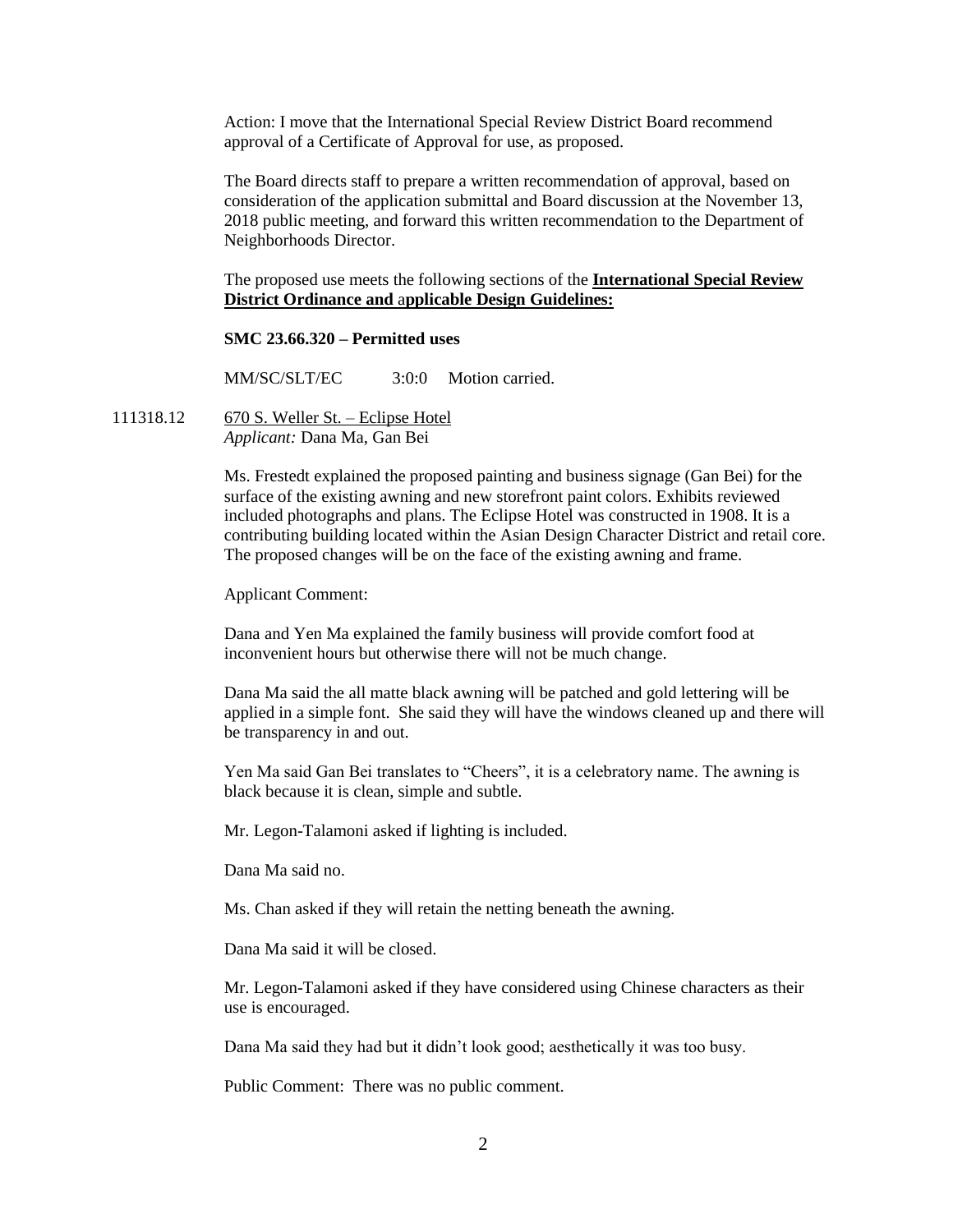Board Deliberation:

Mr. Legon-Talamoni said it is clean and simple. He said it is good they are taking over the business for their parents.

Ms. Chan said all black is intense, but it is fine for this awning.

Yen Ma said that once the windows are cleaned, more color will show from the interior.

## *Ms. Hsie arrived at 4:49 pm.*

Mr. Martin said it reinforces the visual order and reduction of advertising in windows will give it a cleaner look.

Mr. Legon-Talamoni said that he appreciates the new owners taking over the business for their parents. He supported the proposal.

Action: I move that the International Special Review District Board recommend approval of a Certificate of Approval for paint colors and signage, as proposed.

The Board directs staff to prepare a written recommendation of approval, based on consideration of the application submittal and Board discussion at the November 13, 2018 public meeting, and forward this written recommendation to the Department of Neighborhoods Director.

The proposed exterior alterations meet the following sections of the **International Special Review District Ordinance and** a**pplicable Design Guidelines:**

## **SMC 23.66.336 – Exterior building finishes**

**A. General Requirements**

**B. Asian Design Character District**

**2. Colors**

**SMC 23.66.338 - Signs**

**ISRD Design Guidelines A. Awnings and Canopies**

**Design Guidelines for Signs**

## **Secretary of the Interior Standard #10**

MM/SC/EC/SLT 3:0:1 Motion carried. Ms. Hsie abstained.

The following agenda items were reviewed out of agenda order.

111318.14 Right of Way at Weller & Maynard *Applicant:* Gibran Hashmi, MasTec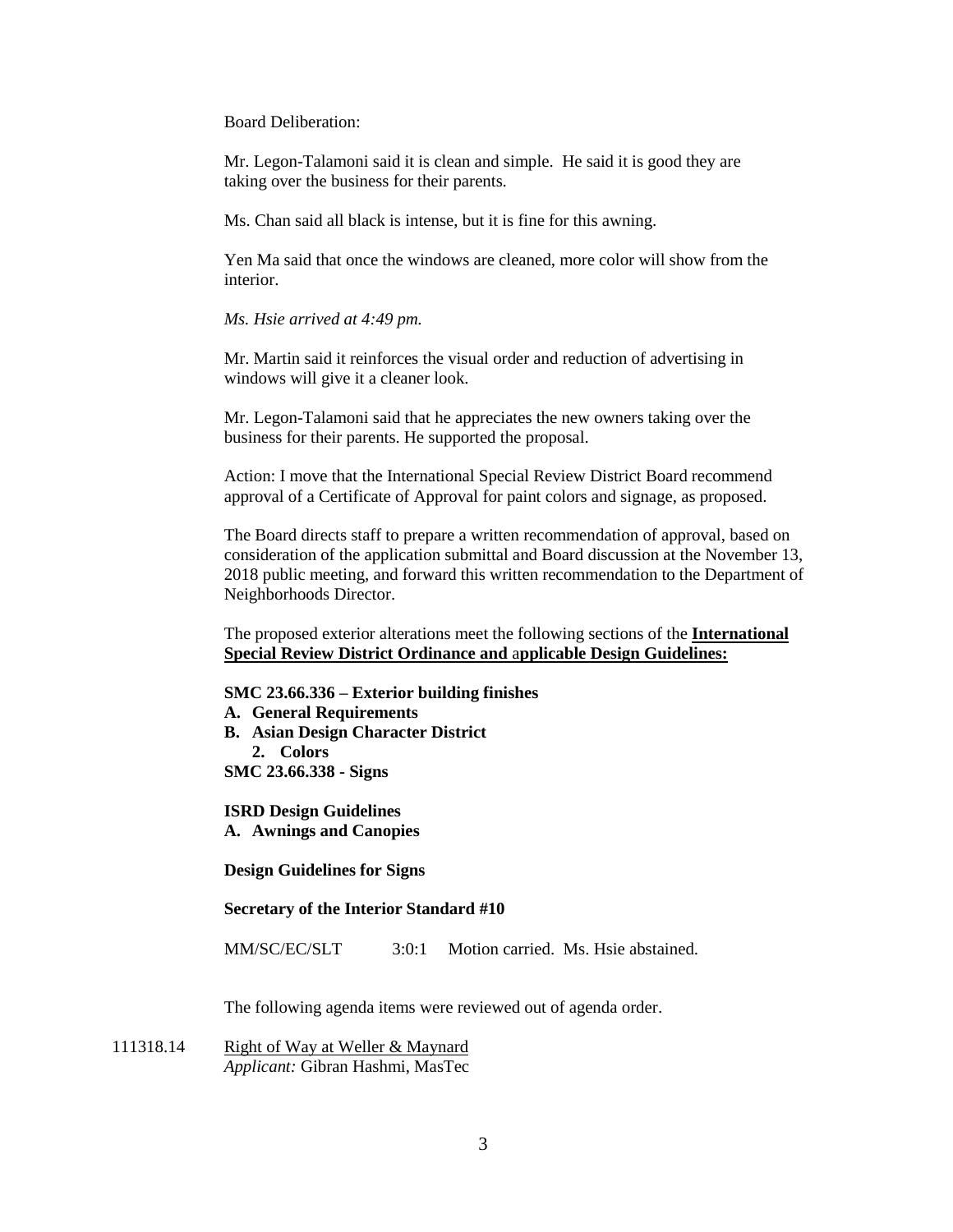Ms. Frestedt explained the proposed installation of wireless communications equipment (pole ID 1313240). Exhibits reviewed included photographs, plans and specifications. The existing pole will be relocated to accommodate curb ramp work at the intersection that was previously reviewed and approved by the Board. The routing of the conduit and related vault that will service this equipment is part of a separate application submitted by a different contractor. This project is categorically exempt from SEPA.

#### Applicant Comment:

Gibran Hashmi, MasTec, said there are multiple projects, multiple players involved with work at this location. He proposed replacement of 31' tall pole with a new 38' one. Zayo Group will install fiber overhead; under a separate application. SDOT is doing ramp improvements at this corner as well; a separate project. He proposed installation of canister antenna, equipment enclosure, power disconnect box. He said conduit will go up the side of the pole from the ground up to where it will connect with Zayo fiber. The street light will be reattached at the same height and will be fed by overhead feeder line. He said the mounted equipment will be painted Fairfax Brown, to match the pole. He said there will be limited visual impact. He said the project is needed to accommodate increased capacity. He said SDOT project will take care of ramps, paving, brick.

Ms. Hsie asked if other carriers can use this pole.

Mr. Hashmi said City Light owns the pole and allows only one carrier per pole.

Public Comment: There was no public comment.

Board Deliberation:

Ms. Hsie asked staff for clarification of board purview in this case.

Ms. Frestedt said that there are three projects being integrated at this site. She said the board has no ability to control when the other work is finished by another company. She said the board can approve, approve with conditions, or deny. She suggested that the Board consider conditioning approval on final approval of the related Zayo project.

Mr. Hashmi confirmed that the antenna can't be activated until the fiber is connected by Zayo.

Ms. Hsie asked what happens if the fiber doesn't go in.

Mr. Hashmi said the fiber is necessary to equipment; it is not operational without fiber.

Action: I move that the International Special Review District Board recommend approval of a Certificate of Approval for Street Use in the right-of-way for installation of minor communication utilities on utility pole (1313240), *conditional upon final approval of the related conduit and vault work (by Zayo Group) that will service this pole*.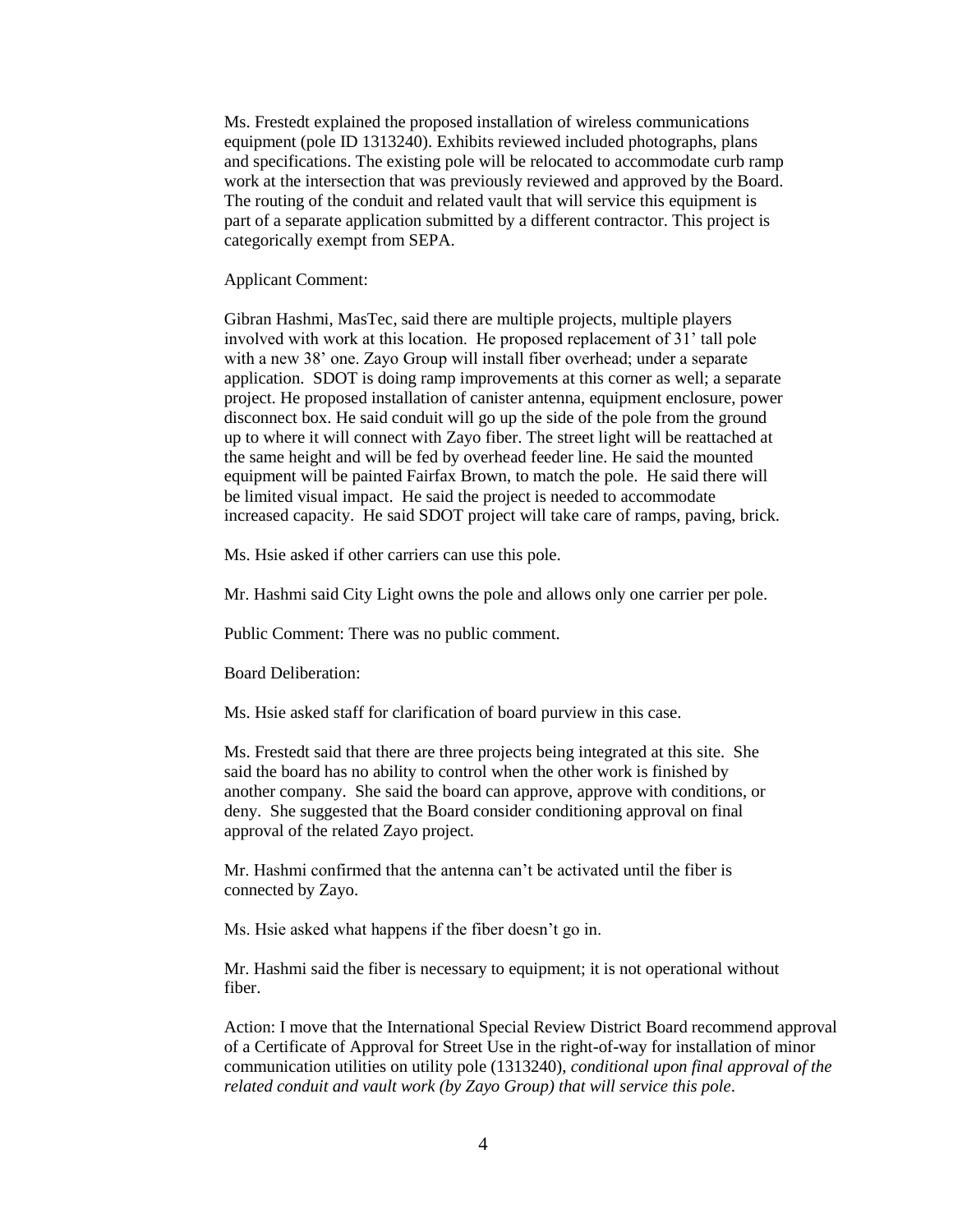The Board directs staff to prepare a written recommendation of approval, based on consideration of the application submittal and Board discussion at the November 13, 2018 public meeting, and forward this written recommendation to the Department of Neighborhoods Director.

# This action is based on the **following applicable sections of the International Special Review District Ordinance and Design Guidelines:**

# **SMC 23.66.334- Streets and sidewalks Secretary of Interior's Standard #10**

MM/SC/SH/EC 4:0:0 Motion carried.

111318.15 521 S. Weller St. - Uwajimaya Village *Applicant:* Ken Rowan, Nexus

> Ms. Frestedt explained the proposed recladding (Hardie Reveal and wood), window and door replacement and paint colors for the residential portion of the building, above the ground floor. The retail canopies will be temporarily removed for the erection of scaffolding, and then replaced once the work is complete. Exhibits reviewed included plans, photographs and plans. The Uwajimaya Village was constructed in 2000. It is a non-contributing building partially located within the Asian Design Character District and retail core. The building is currently clad in stucco. The Board received a project briefing on August 14<sup>th</sup>. See attached staff summary in correspondence to applicant.

Applicant Comment:

Ken Rowan, Nexus, said building repairs are needed, noting that the windows are 20 years old. He said the stucco is cracked and the structure is deteriorated, doors and windows have failed and there is water intrusion. He said they will install a rainscreen system that will tie into walls, windows, and doors. Doors, windows, and cladding will be replaced; Hardi-board will be used in a darker paint scheme that exists now to break down the building with a lighter color at the base. A natural wood product with clear finish will be used at towards to accentuate corners. He said that they looked at a number of different materials and color schemes.

Mr. Legon-Talamoni asked the applicant to talk about the logic about where light color is used.

Mr. Rowan noted the relationship to the wall cap height and said it creates its own defined area.

Mr. Legon-Talamoni asked if the windows and doors will be replaced in-kind.

Mr. Rowan said the windows will be vinyl, similar to existing.

Ms. Frestedt noted the product specifications in the application packet.

Ms. Hsie asked if window colors other than white or eggshell were explored.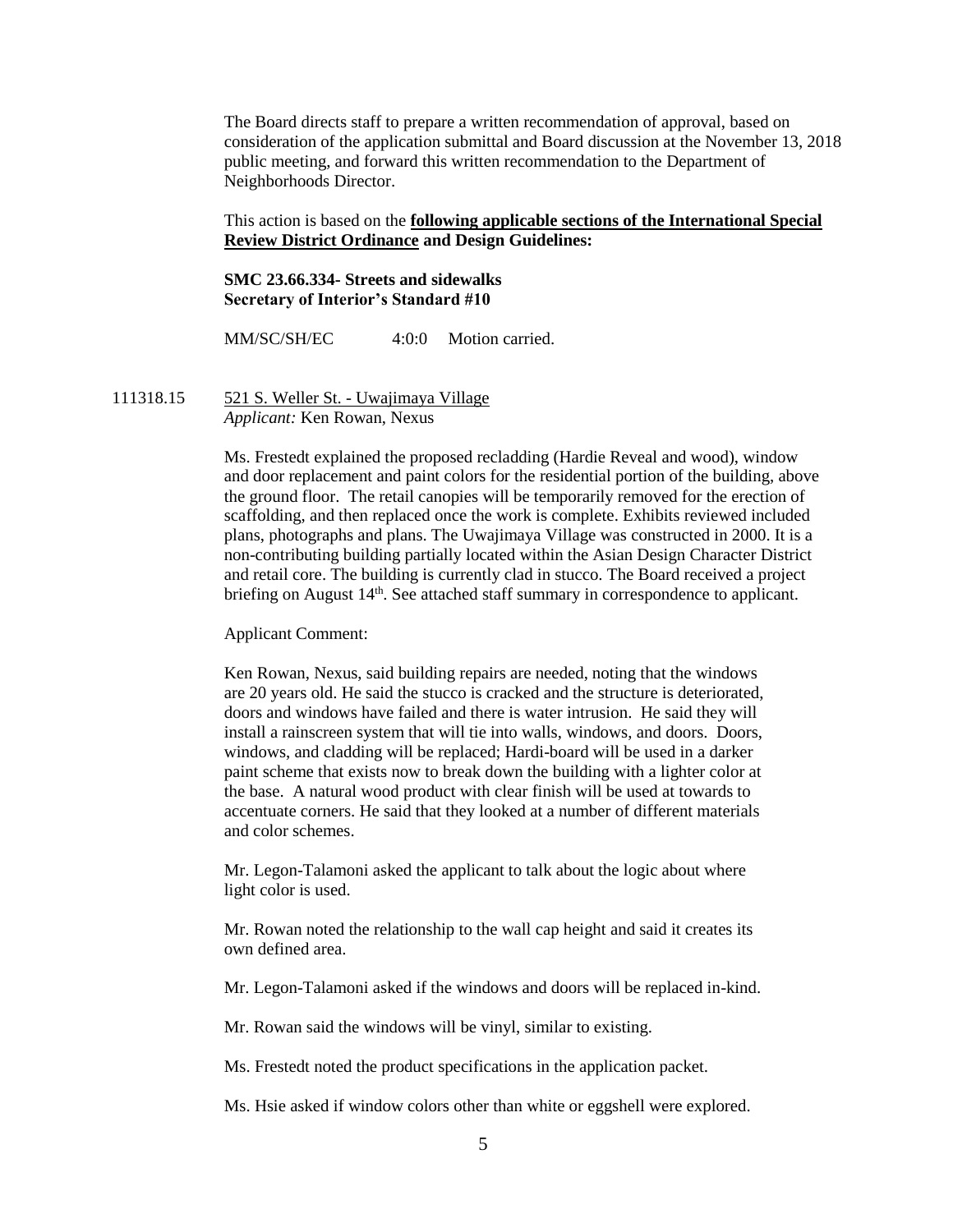Mr. Rowan said they preferred not to. He said that the contrast shouldn't be as great as rendered.

In response to question about alternate building materials, Mr. Rowan provided a letter from structural engineer noting the complexity of other cladding options; he said other materials would require a structural upgrade outside this scope.

Mr. Martin cited SMC 23.66.336 B. He asked if the proposed colors are compatible with the Publix.

Mr. Rowan said they conferred with architects and they thought it was although they preferred the darker tones while he preferred the lighter ones.

Public Comment: There was no public comment.

Board Deliberation:

Ms. Hsie said it is a challenging building. She said in existing pictures the stucco is uniform. She said she was surprised by the cedar because of maintenance issues. She said she didn't think the color palette was harmonious with the Publix. She said black windows would be a strong organizing factor, recognizing the additional cost.

Mr. Legon-Talamoni asked if there are other painting strategies to break massing down. He wanted the building to be as unified as possible. He said the massing is horrendous and noted that any accentuation will make it stand out more.

Mr. Martin asked about windows at the Publix.

Ms. Frestedt said they are putty color. She said what is presented is a distinct departure from what was presented before. She said it is the staff opinion that the color scheme is more compatible with district and less of a distraction. She noted that it is a non-contributing building.

Mr. Legon-Talamoni said it could be more interesting but what is proposed hides, bends and turns; the color at the corners grounds the building.

Mr. Martin said he was hesitant about the white vinyl windows. He said he supported canopy scaffolding. He said that white vinyl is less expensive, but cost is not in board purview. He said the ground level trim is dark and he said the board considers the impact of the white vinyl to the building.

There was additional discussion about the contrast and proposed color scheme.

Mr. Legon-Talamoni said white will accentuate the windows.

Ms. Chan was OK with the white because there are other bits of white on the building.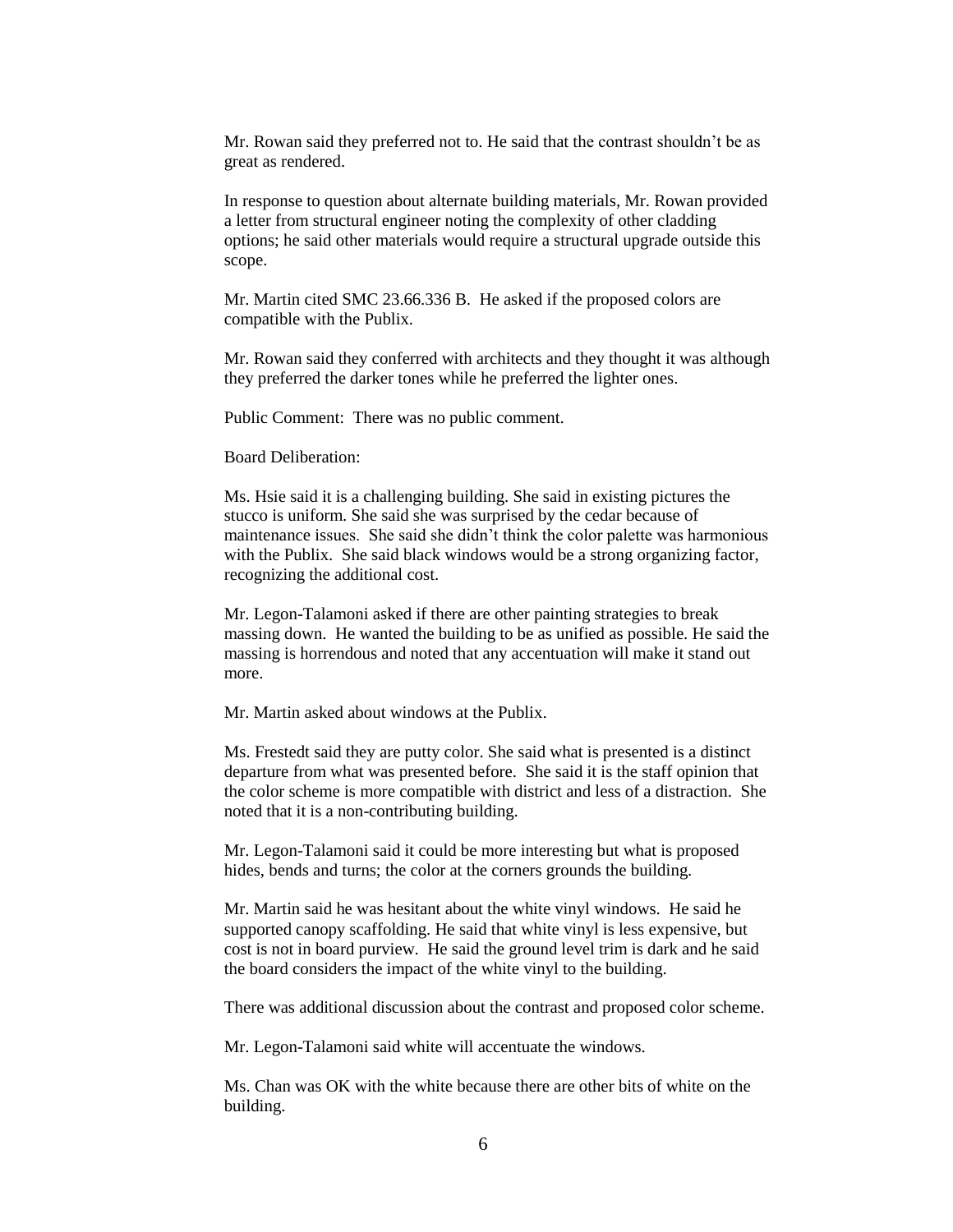Mr. Legon-Talamoni said he'd support what was proposed but expressed concern about the weatherability of the cedar.

Mr. Rowan said the Thompson's oil protector works well and is durable.

Mr. Martin said he agreed with Ms. Hsie that the white windows contrasts with the body and that he preferred a darker color. He said there was no alternative proposed. He noted other details on the building are white in color. He said SMC23.66.336 B would be strengthened with a different color choice.

Ms. Hsie asked about the flower detail.

Mr. Rowan said it is a logo and he wasn't sure if it would be going back on.

Action: I move that the International Special Review District Board recommend approval of a Certificate of Approval for exterior alterations and paint colors, as proposed.

The Board directs staff to prepare a written recommendation of approval, based on consideration of the application submittal and Board discussion at the November 13, 2018 public meeting, and forward this written recommendation to the Department of Neighborhoods Director.

The proposed exterior alterations and paint colors meet the following sections of the **International Special Review District Ordinance and** a**pplicable Design Guidelines:**

## **SMC 23.66.336 – Exterior building finishes**

- **A. General Requirements**
- **B. Asian Design Character District**
	- **3. Materials**
	- **4. Colors**
- **C. Exterior Building Design Outside the Asian Design Character District**

**Secretary of the Interior Standard #9 & #10**

MM/SC/SLT/EC 3:1:0 Motion carried. Ms. Hsie opposed.

Ms. Frestedt said the color discussion was important.

111318.13 1013 S. King St. – vacant lot *Applicant:* Lameania Bridges, KB Electric

> Ms. Frestedt explained the proposed installation of two lighting fixtures and poles in the vacant lot. Exhibits reviewed included photographs and plans. This site is located east of I-5.

Applicant Comment:

Kelvin Bridges, KB Electric, proposed installation of two 10' light poles and service on poles; each fixture will be 100 watt, 15,000 lumens. He said the poles are on the east,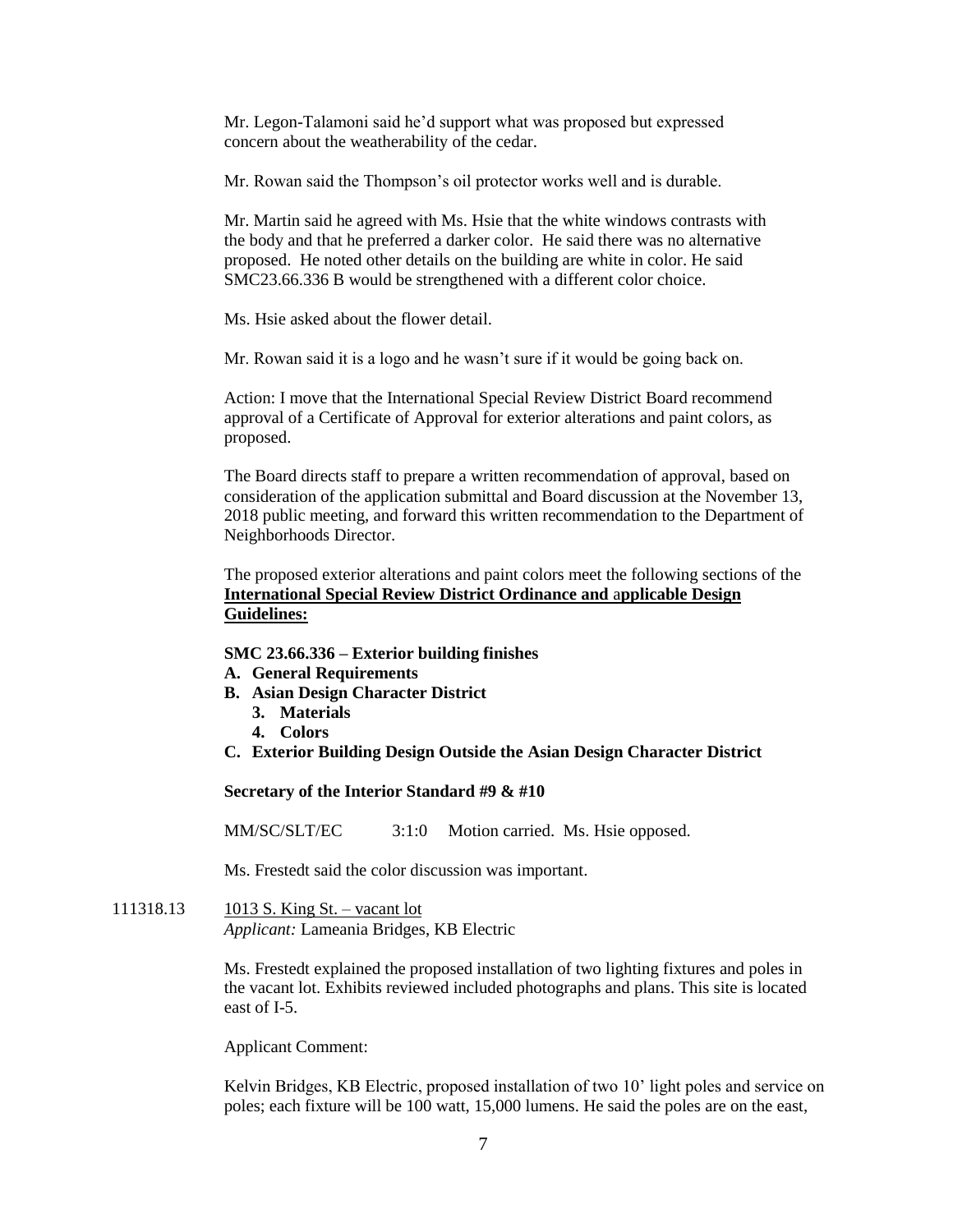facing west; messenger cable will run between them. He said the installation is for security.

Mr. Legon-Talamoni asked how long they will be up.

Leslie Morishita, Interim, said they will be up a few years. There have been some issues there; it is very dark and there is a public safety issue.

In response to a question about the illumination, Mr. Bridges said it will be bright, but it won't affect anything outside of the lot.

Public Comment: There was no public comment.

Board Deliberation:

Ms. Hsie asked about color temperature.

Mr. Bridges but it will be in the 2700-3500 kelvin range.

Mr. Martin said the lights in Canton or Maynard alleys are close.

Ms. Hsie said it is temporary so OK.

Mr. Martin agreed. He said there is no strong guidance on lighting. He said it is very dark there and this will improve public safety.

Mr. Bridges said 5000 kelvin is typical for parking lots.

Action: I move that the International Special Review District Board recommend approval of a Certificate of Approval for site alterations - lighting, as proposed.

The Board directs staff to prepare a written recommendation of approval, based on consideration of the application submittal and Board discussion at the November 13, 2018 public meeting, and forward this written recommendation to the Department of Neighborhoods Director.

The proposed site alterations meet the following sections of the **International Special Review District Ordinance and** a**pplicable Design Guidelines:**

# **Secretary of the Interior Standard #10**

MM/SC/EC/SH 4:0:0 Motion carried.

# 111318.16 624 S. Dearborn St.

*Applicant*: Steve Zamberlin, National Sign Corp., on behalf of People Ready

Ms. Frestedt explained the proposed installation of five (5) vinyl window signs (dimensions:  $52''$  w x  $130''$ h) and two illuminated raceway signs (dimensions:  $139.4''$  w x 19.7"h). Exhibits included photographs, plans and samples. This is a non-contributing building located outside the Asian Design Character District and retail core. Ms. Frestedt said she is concerned that the size and volume of window signs are not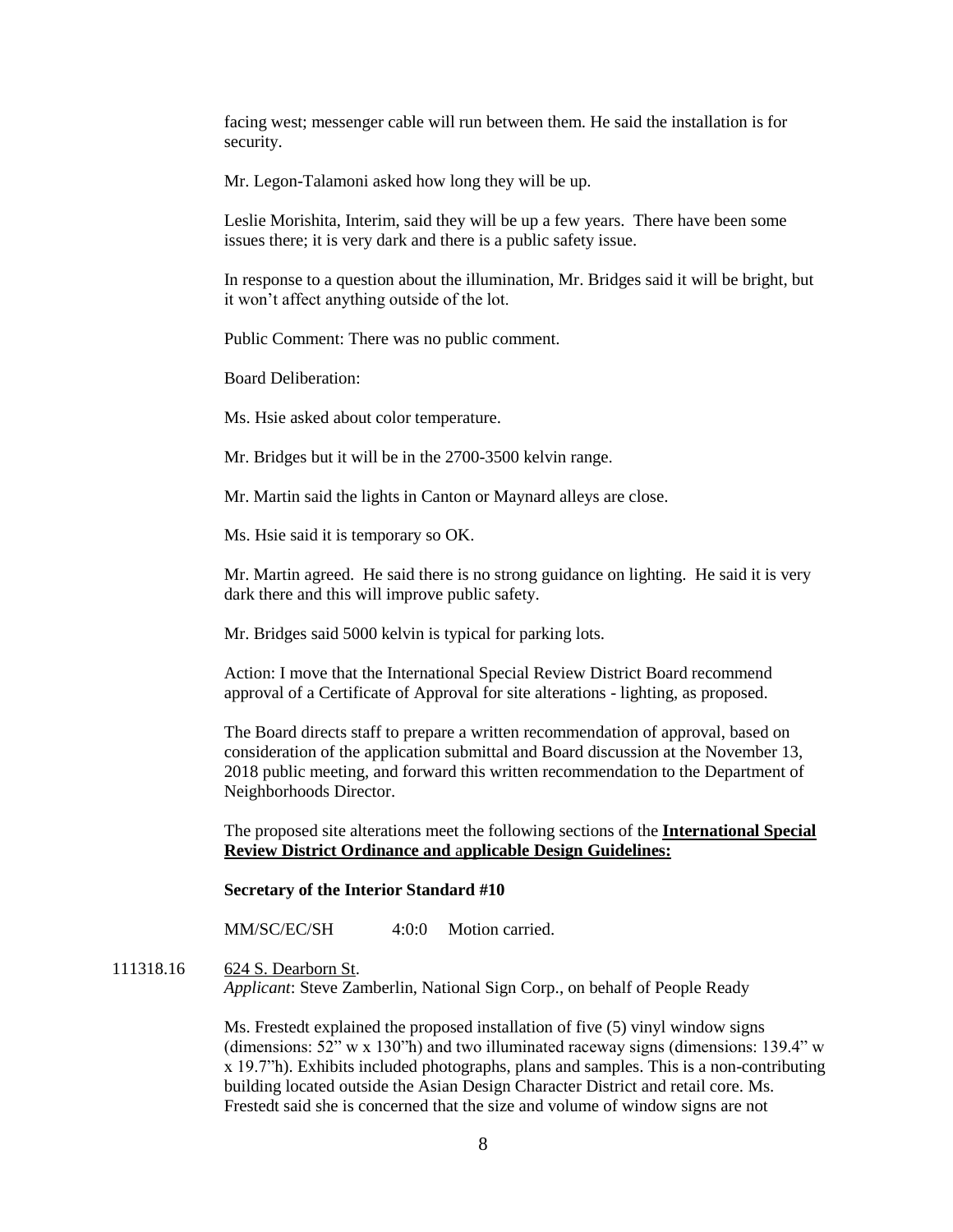characteristic of the District. She also noted that the sign message is not responsive to SMC 23.66.338C A. since the signs include text that exceed the criteria in the code.

Applicant Comment:

Steve Zamberlin, National Sign Corp., explained rebranding necessitated change in signage. He said that one sign faces south (Dearborn) and one is located on the east elevation. He sid the one on Dearborn will have individual channel letters and will be internally lit. He said the east elevation sign will reuse existing cabinet sign and will replace face panel. He said digital vinyl graphics are proposed; perforated holes allow visibility out the window. Graphics will be on every other window; there will be there on Dearborn and two n Maynard. He said there will be vinyl on both doors.

Mr. Martin asked the purpose of the window vinyl.

Mr. Zamberlin said it is for proper visibility and identification.

Ms. Chan asked if there are varying levels of opacity.

Mr. Zamberlin said not much on the outside, but there is a diffused kind of light.

Ms. Chan asked if it is national branding.

Mr. Zamberlin said it is.

Public Comment: There was no public comment.

Board Deliberation:

Mr. Legon-Talamoni said he did not have any issues with the signs.

Ms. Hsie said she had no problem with mounted signs and door vinyls. She referred to two similar signs: 85c Bakery has large vinyl window signs obscuring a blank wall/storage and a bathroom. Great State Burger has vinyl that was allowed because it was an artistic element and there was transparency. She cited SMC 23.66.338 and referenced undue proliferation. She said she has an issue with the quantity of signs and their size.

Ms. Chan agreed and said it was too large, there are too many, and it is all in English.

Mr. Legon-Talamoni agreed and said he'd like to see them reduced in size. He said to consider adding some in languages specific to neighborhood and to make them smaller. He asked if they considered installing them within the relites at entry doors, instead.

Mr. Martin cited SMC 23.66.338 C1. He said the message depicted deviates from Code.

There was a discussion of options that may be acceptable to the Board.

Mr. Zamberlin said the colors would appear more muted when installed. He said they can explore options to reduce size and placement.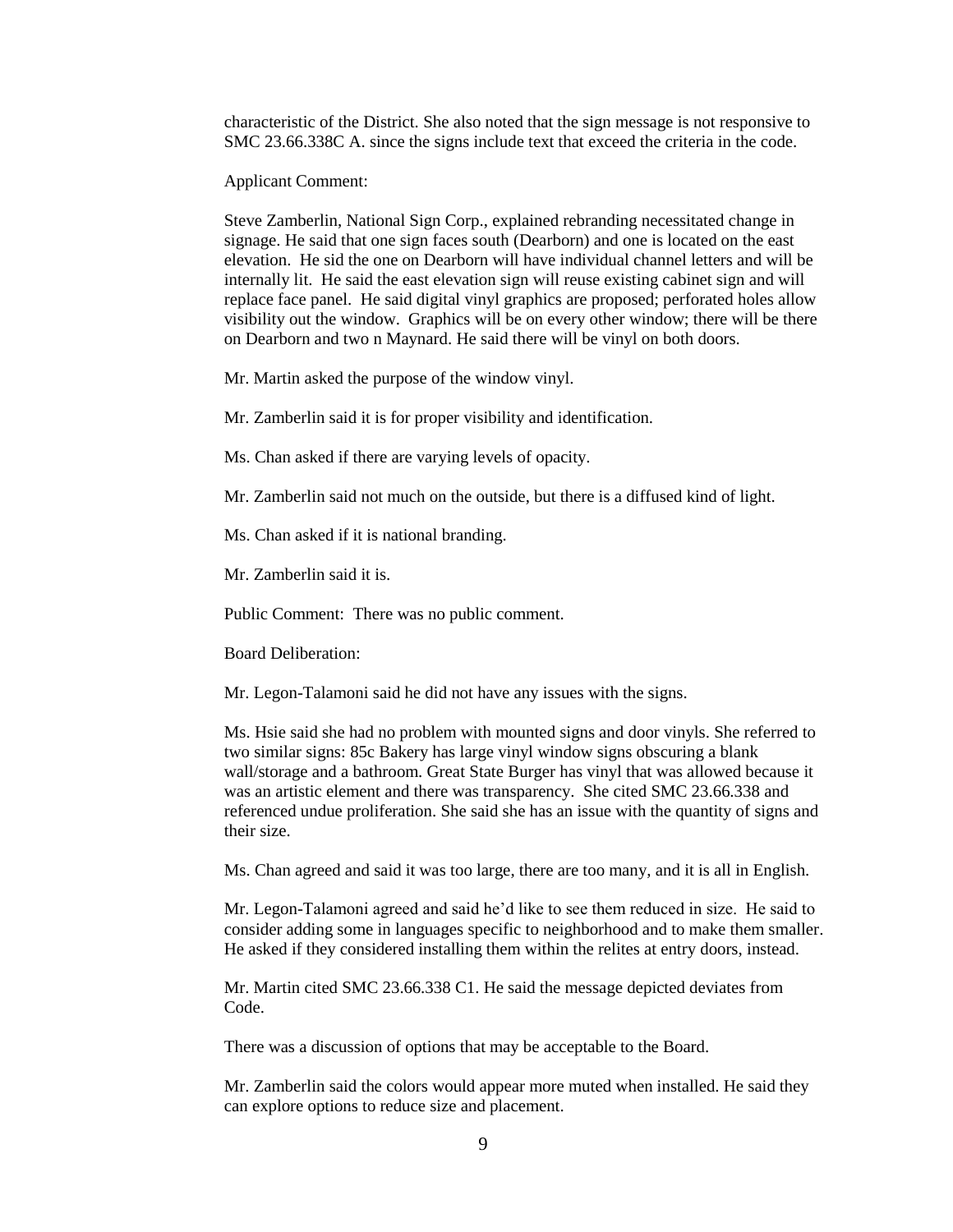Mr. Legon-Talamoni said to explore graphics on relites and to tone down the size of graphics on the south façade.

Ms. Hsie said there is a lot of development coming in and the board wants to make sure that everything is still compatible with the rest of the district.

Action: I move that the International Special Review District Board recommend approval of a Certificate of Approval for installation of two (2) illuminated wall signs, as proposed, and *defer action on the window signs pending submission of alternatives that comply with the following provisions of SMC 23.66.338* pending submission of an alternative proposal that reduces the size, quantity and placement of the vinyl signs, including looking at using the relites at the entry, and a recommendation to include translation in the signage.

The Board directs staff to prepare a written recommendation of approval, with conditions, based on consideration of the application submittal and Board discussion at the November 13, 2018 public meeting, and forward this written recommendation to the Department of Neighborhoods Director.

The proposed two (2) wall signs meet the following sections of the **International Special Review District Ordinance and** a**pplicable Design Guidelines:**

**SMC 23.66.338 – Signs A. 1.-4. C. Message. I. Criteria for approval.** 

**Design Guidelines for Signs**

#### **Secretary of the Interior Standard #10**

MM/SC/SH/EC 4:0:0 Motion carried.

## **111318.2 BOARD BRIEFINGS**

111318.21 Jackson Hub – Right-of-Way *Presenter:* MaryKate Ryan, SCIDpda and Mackenzie Waller, framework

Ms. Chan recused herself.

Briefing on proposed changes to Union Station plaza and the surrounding public realm (right-of-way).

A copy of the PowerPoint is in DON file.

MaryKate Ryan, SCIDpda, said they are working on ways to make the district more pedestrian friendly.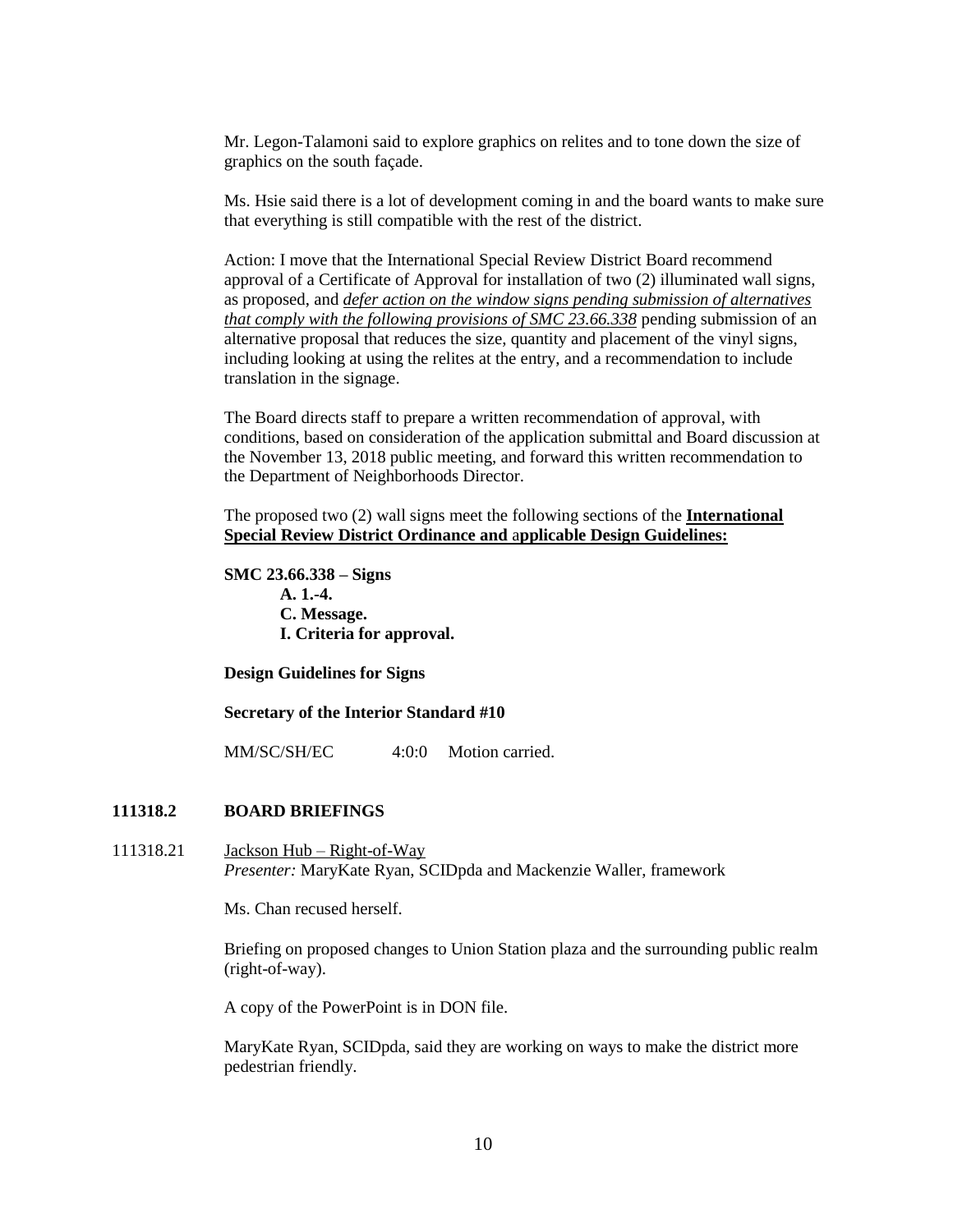Mackenzie Waller, Framework, provided an overview and noted project goals and site constraints. She said they have three concepts that align with the goals: sky lit gables (drawing influence from Weller Street Bridge), tensile lugsails (fabric), and glass planes (would require replacement of the foundation; out of price range). She went over outreach efforts and the public process and explained that multiple projects would be occurring in the area and each would be influenced by the others.

Ms. Waller said that improvements would be made to sidewalk, crosswalk, and ramps. She said at  $4<sup>th</sup>$  Ave S and Jackson the sidewalk will be widened 2-4' along the north side of Jackson. Two new curb ramps with tactile pads will be installed. She said there could be bus shelter improvements, custom for this area, and grouped bicycle parking. She noted the constraints of it being a raised structure. At 5<sup>th</sup> Avenue and Jackson repairs will be made to sidewalks; new curb ramps, lighting, bollards will be added to streetcar platform at that area. She said at  $2<sup>nd</sup>$  Ave Extension to  $8<sup>th</sup>$  Avenue on Jackson they will look at adding leading pedestrian intervals and increase pedestrian signal time to cross Jackson Street.

Ms. Waller said they presented to the Pioneer Square Board, which had concerns about sightlines and competing architectural elements, in light of Union Station. They recommended cable systems. She said other potential elements could include a raised crosswalk, lidding a portion of the lightwell east of Union Station and removing benches, columns, stage and updating the seating and planters. Also, installation of pedestrian lighting.

Public Comment:

Collin Miller, Fujisada resident, expressed concern that the current plaza lights shine in every direction and said he preferred a more directional light. He said that vegetation at the triangle should be kept low for visibility. He noted long-term Sound Transit concerns.

Ms. Waller said they are meeting with Sound Transit regularly; work will be done in a phased approach.

Mr. Miller asked about funding.

Ms. Ryan said that they are in Phase I now and have funding from Historic Downtown. She said once they have a plan, they can do a specific 'ask'.

Mr. Legon-Talamoni said it will be a breath of fresh air to the neighborhood.

Ms. Waller said they are good faith working groups across agencies.

Mr. Martin said they have done a great job centering on pedestrians. He asked about removing the driveway from the front of Union Plaza.

Ms. Ryan said they have gotten feedback from transit agencies - they want to keep it.

Mr. Martin said he appreciated the clean-up of clutter. He said there was a proposal for bike parking years ago that was not approved.

Ms. Waller said there will be no bike lockers.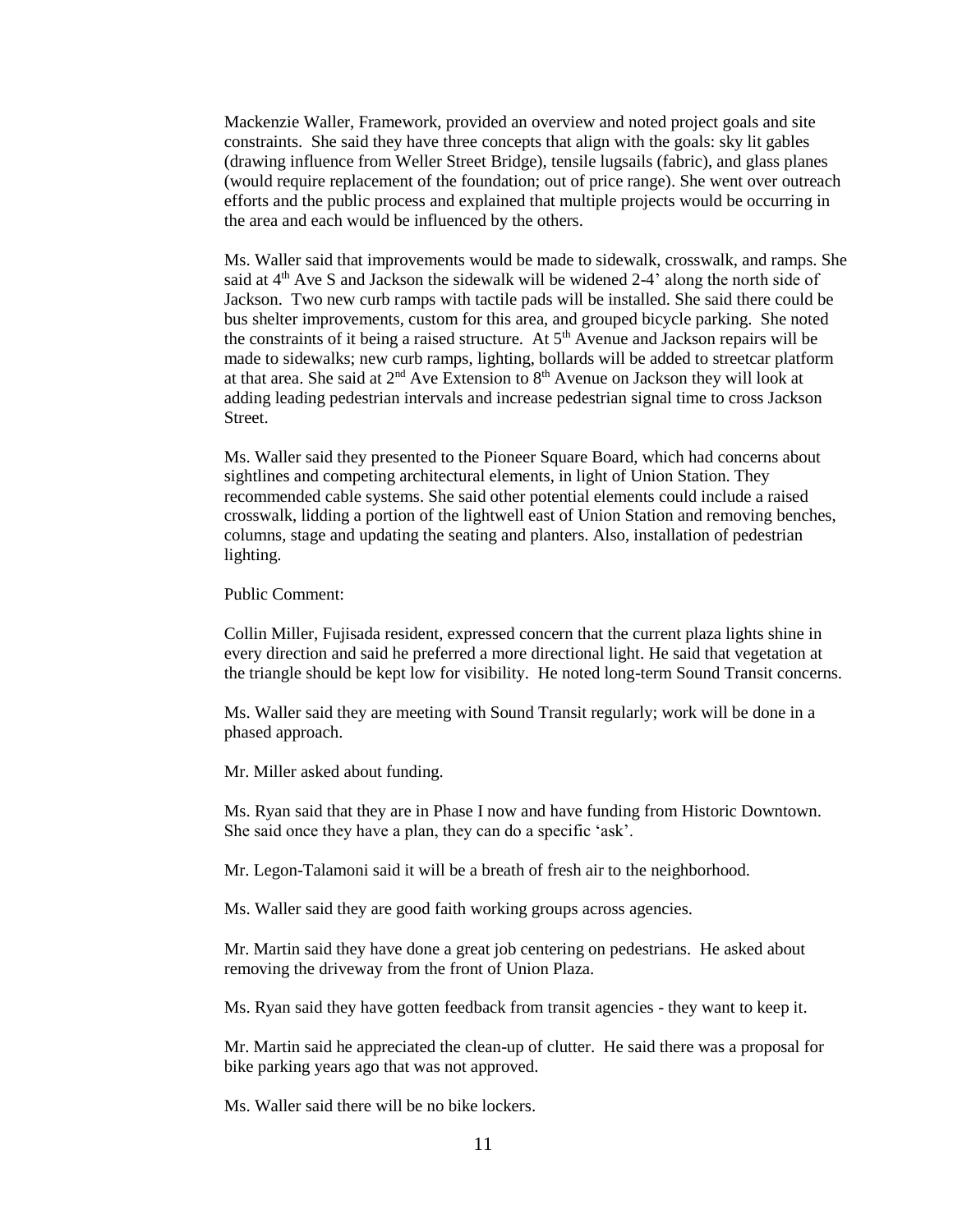Mr. Martin said referred to the origination of the plaza and said that it was a concession; by the developer, giving space for the community. He said it is unprogrammed.

Ms. Hsie said that it makes sense. She said there is so much more background and as it develops to provide and expand upon detail. She said providing existing and proposed detail helps to understand background.

Mr. Legon-Talamoni said there is an opportunity to brand the hybrid of two districts as a place and enhance the sense of place with graphics, art walks, brand crosswalks/fusion of branding of crosswalks.

Ms. Frestedt encouraged the presenters to show the relationship to other adjacent structures, in future plans, including datum lines and relation to concept structure.

Mr. Martin asked about next steps.

Ms. Waller said they will fold in feedback and put together pricing set in 3 – 5-year zone.

Ms. Ryan said there will be another round of community outreach in Jan. or Feb.

111318.22 Jackson Hub – Right-of-Way *Presenter:* Aditi Kambuj, SDOT

> Initial briefing to share SDOT Pedestrian Wayfinding Project goals, scope, workplan, public engagement process, and Jackson Hub pilot project objectives. Jackson Hub refers to the area around the intersection of  $5<sup>th</sup>$  Ave. S. & S. Jackson St.

Aditi Kambuj, SDOT, explained the project to increase walking and use of transit and provide effective wayfinding. She said they received funding through a grant for pedestrian wayfinding. She said Sound Transit and Metro are partners on the project. She explained that creating effective wayfinding requires understanding the city, its character, landmarks, and neighborhoods. She said the more complicated these are, the more information may be needed to explain them. She said that they understood research to understand city navigation, routes, destinations and names used to describe them; this data is used to create rules and guidelines for how wayfinding should work. She explained the planning, design, and management of the process. She explained public engagement that has been and will be conducted: surveys, community conversations, reference panels, pilot site, lunch and learn, and board and commission briefings. She said objectives are to provide consistent place-naming, real conditions, and the real city.

Ms. Kambuj said the Jackson Hub is a pilot area. Better wayfinding was identified as a top priority at this multi-modal site. She said research has revealed the oddities of the city and she noted the challenges of how to reflect topographical and structural elements in describing the real Seattle.

Public Comment: There were no public comments.

Ms. Hsie asked if existing wayfinding will be replaced and if so, why.